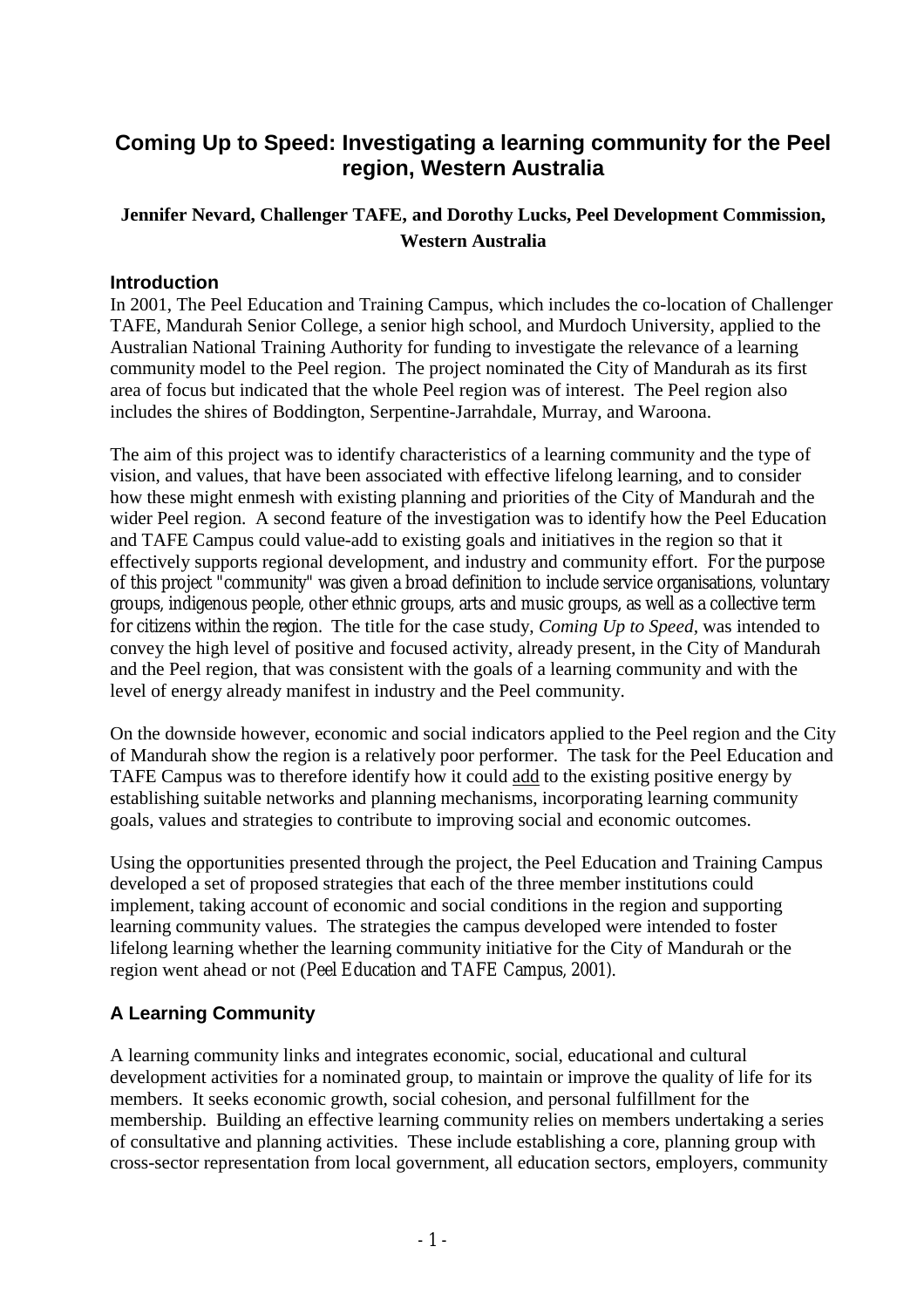representatives and economic development agencies, with other groups or individuals added to reflect the community involved.

A second phase in the process is, using a consultation process, for the community to develop its vision of what it wishes to become. Strategies are then identified and a set of community priorities established. At this point, working groups need to take responsibility for developing particular aspects of the vision and its accompanying strategies. Success for a learning community is through building strategic partnerships so that learning is fostered in its many forms i.e. formal, non-formal and informal, and in many contexts. Building effective partnerships is critical for the success of a flourishing learning community. Moving towards becoming a learning community is an important process and requires effective public relations and marketing so that the community will see the benefits and results of its efforts.

# **The Peel Story**

After consultation with community, government and industry representatives in the Peel region, the story of learning within the City of Mandurah, as the region's largest population group, has been developed. The Peel region has experienced considerable population growth within the last twenty years. The process of change and consequently the impacts on learning have been closely related to demographic, economic and social changes within the community.

The City of Mandurah, and the Peel region itself, has one of the fastest population growth rates in Australia yet displays one of its lowest *lifelong learning indicators*, (Gallagher, 2001). Based on the *YourPlace* database of 100 communities within Australia, (Future Perth Project, 2000) with a score of 100 being the highest rating in terms of preparedness for lifelong learning, The City of Mandurah rated as only 15. Murray and Waroona, other localities in the Peel region that were also included in the YourPlace evaluation, rated even lower at ten and four respectively. In addition, the ratings from 1991, 1996 and 1998 showed a continuing decline in score over the last seven years.

Concerning features of the Peel region had prompted the Peel Education and TAFE Campus Board to undertake activities beyond the usual responsibilities of education and training providers. For example, Mandurah's unemployment rate was higher than average for both the state and national rates and within the Peel region, there was the highest instance of youth unemployment in WA, (Harvey, 2001) reported to be 39% (Martin, 2001). These were concerning statistics that influenced the mandate of the campus, opened in November 2000. The campus was aware there needed to be innovative solutions and community and industry coordination if social and economic factors were to improve. One campus initiative was to therefore work with the Dusseldorp Skills Forum to develop a *Peel Regional Youth Commitment*, with a particular focus on improving success rates for transition of young people into the workforce. There was plenty of energy to look for opportunities for improvement. It therefore seemed wise to ensure the campus was enmeshing its efforts with the aspirations and initiatives of other sectors of the community.

The Peel Education and TAFE Campus therefore needed to establish effective links to the various community interest groups and to people grouped by their geographic locations and their cultures. The intention was to connect the campus with existing effort, rather than to seek to control or unduly influence community direction. The formal process of developing a relationship with local industries started with the formation of an Education Development Unit and the appointment of its manager as 'pathways development officer'. The campus, in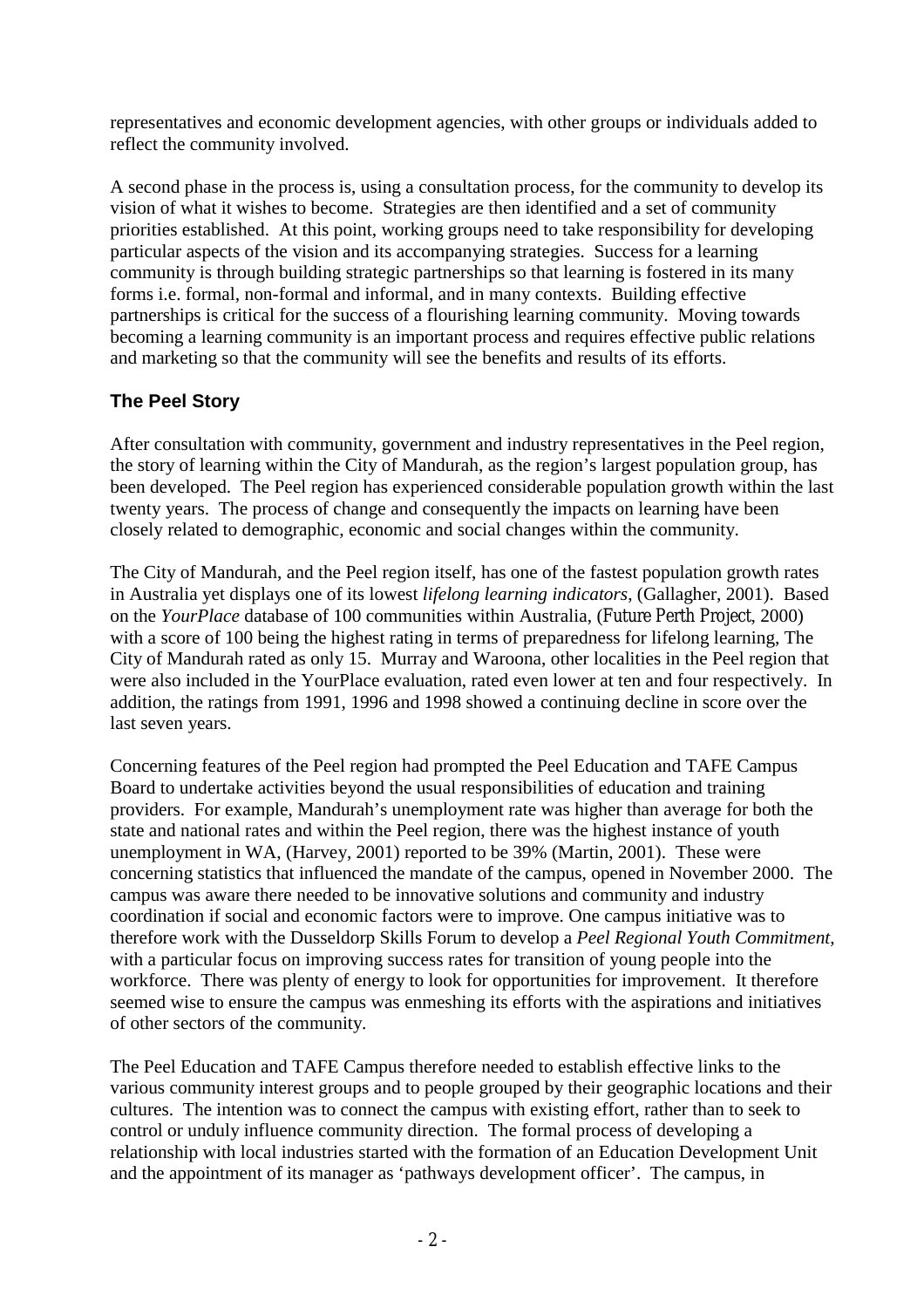collaboration with the City of Mandurah, the Peel Development Commission, the Peel Chamber of Commerce and a range of regional interest groups, has become one of a number of stakeholders working cooperatively on forming a learning community.

A number of key factors defined the pace and direction of this project. First, timing is critical to the success of any project. In this case, we found that the values and concerns of a learning community fitted well with the concerns and aspirations for the region. It was an idea whose time had come. Secondly, extensive work had been completed by the Peel Development Commission to draw local and state awareness to the economic potential and current social and economic shortfalls in the region. The Commission's recently published work, *Peel Away the Mask*, provided evidence to support underlying community concerns on declines in social conditions in the region. Because a learning community seeks economic growth, social cohesion and personal fulfilment for its membership, these aspirations sat comfortably with the existing Peel region goals. A third feature of the project was a 'Ready, Fire Aim!' approach, as described by one of the stakeholders. The plan, when we started, was open to negotiation and shaping by the planning group. By the project conclusion, the planning group's direction was very clear. It would conduct a learning community forum to attract interested stakeholder groups to provide input on the what was required next.

## **Learning Audit**

A learning audit was conducted to identify the current stakeholders in formal, non-formal and informal education and the services were currently available. The purpose of the audit in this format was to document details on agencies likely to have a lifelong learning mandate within their local sphere of activity. The activities and resources the agencies had available if cross-sector cooperative planning were to be initiated at a later stage was a particular area of interest. It was to the project's good fortune that the Peel Development Commission had started the process of establishing business, industry and community networks.

The audit therefore concentrated on documenting areas where there were known to be gaps in the Commission's data. It supplemented existing information on services, agencies and contact people within their local government locations. It took account of public and private pre-school and special unit facilities and primary schools, secondary schools, shared campuses and senior high schools. It documented the locations and contact people for registered training organisations. It recorded the location and contact details for libraries, tele-centres, community education programs and learning programs for Aboriginal and Torres Strait Island people. It listed learning programs for parents, for seniors, the locations for University of the Third Age, business enterprise centres, community and learning centres and spiritual and health retreats. It also covered rural technology centres, coastal and land preservation groups, progress associations, other environmental groups, and community and health support groups.

## **Methodology**

To undertake the audit, the task was subdivided into three areas of learning activity – formal, nonformal and informal learning, and the project allocated agencies to one or more of these categories. To simplify the process, large providers provided a raft of information about facilities within their portfolio of responsibilities, often in the form of a guide to local government services. For very small agencies that would fit in the non-formal learning activities, the project used data already collected and collated on the Peel Development Commission web site SISTEM database which can be accessed by Peel community and industry users.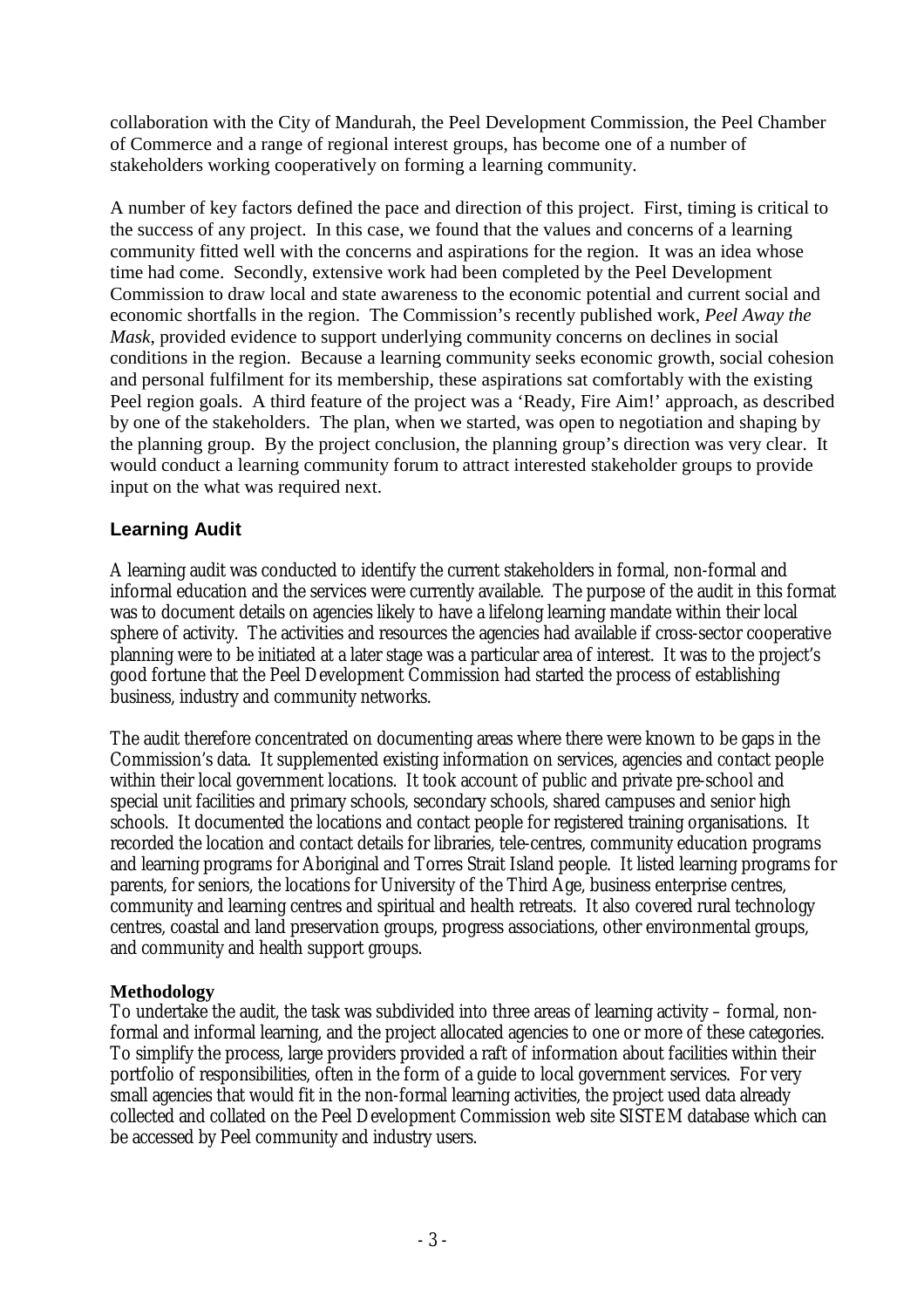#### **Main Findings**

Because much work had already been done on establishing networks and interest groups, and investigating the capacity for sharing resources, the next step for establishing a learning community will be to gather interested parties to develop some shared values and goals and to develop on-going trusting relationships. This will occur in May 2002. The current plan is for the City of Mandurah to start and they have taken the first step by declaring themselves a learning community. The adjoining shires will be encouraged to participate in Mandurah's planning process and access the resources developed so that they, in turn may progress towards learning community status. Because, numbers of agencies and volunteer groups operate across the region, the feeling is very positive and there are energetic and focused people willing to lend their energy to a common cause.

#### Positive Learning Experiences and Opportunities

The Peel community, including the Peel Education and TAFE Campus has an increased awareness of the particular social and economic needs of the region**.** *The Peel Away the Mask*, the *Youth commitment* and this regional audit have helped to identify learning needs and focus local service providers on where effort should be targeted. The Peel Education and TAFE Campus has been able to compile a list of strategies it could incorporate in its planning to ensure local requirements are being appropriately addressed (Peel Education and TAFE Campus, 2002).

#### *Partnerships*

Already there is a spirit of community members and social and economic planning groups working towards agreed outcomes. One indicator of the level of cooperation and shared understanding is the number of initiatives that have been lodged under joint sponsorship and have been funded.

## *A growing population*

The value of a growing, rather than declining, population is that there is the potential for a vibrant community to build. While the population increases in the region have brought challenges to the region in meeting increased demand for community services with limited resources, there are advantages as well. Many other regional localities in W.A. are struggling with outward migration, especially of their young people. The City of Mandurah has an increasing number of young families. At present, some young people leave the area to seek further education and employment opportunities but will be likely to stay in the region if better opportunities can be provided locally.

## *Volunteer networks*

There is a range of peak voluntary groups in the Peel region that already carry a mandate for lifelong learning. These include youth organisations such as the Peel Community Youth Committee, the Youth Advisory Councils and the Peel Development Commission VOYCE subcommittee. As well, because, Peel is a popular destination for retirees there are skilled, willing and creative seniors available to undertake voluntary work. Many seniors have become computer literate through a range of local initiatives designed by and conducted for seniors.

## Learning Constraints

The City of Mandurah was traditionally a holiday and retirement haven. That view of the area has been at odds with changes in demographics that have occurred in recent times. The region has a noticeable split in community sub-groups. One is well-resourced and high profile, with waterfront homes, access to country clubs and boating past times. The other has limited work possibilities and low levels of resources and limited access to existing resources for a range of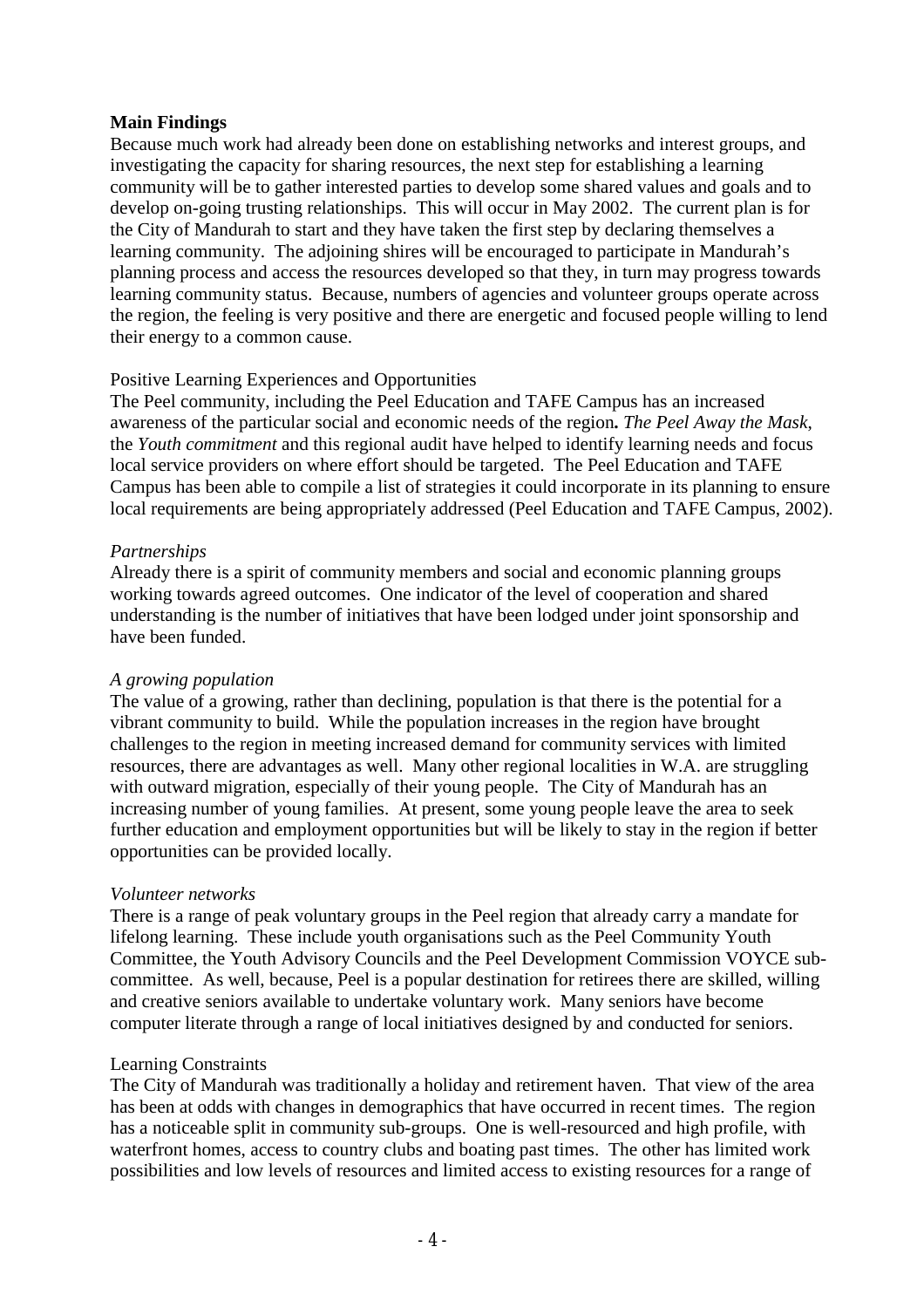reasons. The popular perception of the Peel region hindered recognition of the actual needs of a growing and changing region. Formal education facilities have recently expanded to cater to a wider spectrum of needs of the increased population but there is plenty of work required in designing programs to suit the community. The infrastructure for the non-formal and informal education sectors, the full extent of demand and the opportunities available are not clear. The extension of the learning community project to undertake a forum should provide further details in these areas of community need.

#### Support services

For the community to maintain or improve the quality of life for its members and seek economic growth, social cohesion, and personal fulfillment for the membership, a range of support services will need to be boosted. For example, health support services such as counselling, mental health professionals and drop-in centres are limited in the region and creating change requires the population to be operating at an optimum level. Poor public transport services available to and from learning institutions has meant that some people from low socio-economic backgrounds are unable to attend school/TAFE/university on time or on a regular basis. Currently, the transport facilities in the region are under government review.

## Personal and economic circumstance

The Peel region currently offers low level of employment opportunities, and, as a historical consequence, numbers of families have considered achieving well in formal learning was of no direct benefit. Some young people and unemployed people have not placed a high value on education, particularly because they do not see meaningful employment as a current outcome. Mandurah has a pool of unskilled, unemployed people. Some parents, who are unskilled and unmotivated to learn, transfer that view on to their children. Change therefore has to occur across generations and at a number of levels.

#### **Future Directions**

It was indicated earlier that timing is critical to the success of any project. Establishing a learning community to focus attention on lifelong learning was an idea whose time had come. Secondly, the Peel Education and TAFE Campus needed to adopt the stance of a 'new kid on the block'. The project therefore provided opportunities for discussion to occur but it was decided that it should not take a directive role because there was the danger that this could be perceived as campus self-interest rather than an effort to understand community and industry needs. Because formal and non-formal education are the main activities of the Peel Education and TAFE Campus it was also important that the learning community vision was not dominated by campus activities and views which could have created an imbalance.

At the same time, a lead agency required the resources to sustain learning community effort. The planning group debated the issue, particularly considering whether to target their resources and therefore have a greater chance of producing a positive outcome or whether spread the resources more widely, in a spirit of fairness. Two large agencies were willing to support the initiative and the decision was to locate the project with the City of Mandurah. The planning group was aware that other local government areas could feel neglected and this was to be addressed by including sub-regional groups in all planning sessions and to offer all purpose developed resources to these sub-regions. As many agencies have an across the region portfolio of responsibilities, they would be implementing learning community initiatives for all their client groups.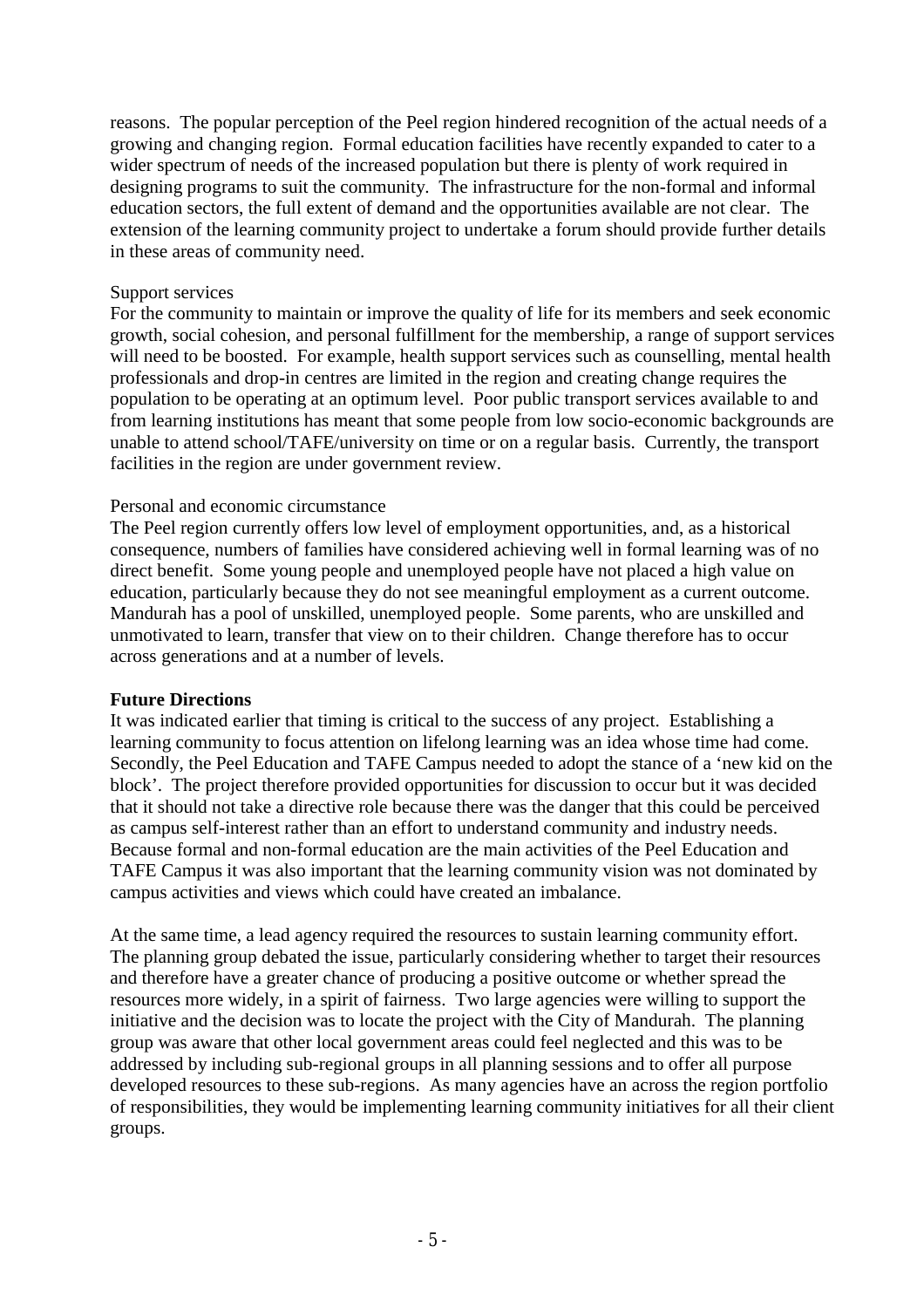The third aspect of the project that ultimately became its rescue was the 'Ready, Fire Aim!' approach, that the project had inadvertently taken. The project was initially developed under the auspices of the Peel Education and TAFE Campus but the process for continuing to pursue learning community goals was unclear. Because of the planning group's strong will to get the learning community up and moving, at the third and final project meeting, what should occur next, who would do it, and an appropriate timeframe were agreed on.

## **Next stage**

The working group is now assisting the City of Mandurah in planning a community consultation forum, using the planning framework below as a guide.



# **Table 5 learning community planning document**

# **Progress and Performance Monitoring**

The learning community project will now focus on improving these six areas of activity:

- to develop and extend the network of working partnerships in the region;
- to gain insight into the current demands for learning in its various forms and for various population segments and geographic sub-regions;
- to adequately resource lifelong learning through a cross agencies and sectors cooperative approach to planning;
- to facilitate access to learning opportunities for all sectors of community
- to take a cooperative approach to creating a learning culture by promoting consistent messages about learning in all sectors and sub regions, and
- to strive for excellence in the provision of lifelong learning.

The final local meeting of the project adopted the *YourPlace,* Lifelong Learning indicators for the Peel region, as a benchmark for measuring improvement to the six areas outlined above. These will be monitored over a five-year period. The *YourPlace,* Lifelong Learning indicators were widely publicised through the report on social conditions, *Peel Away the Mask, released by the Peel Development Commission* in February, 2002. The indicators are set out below.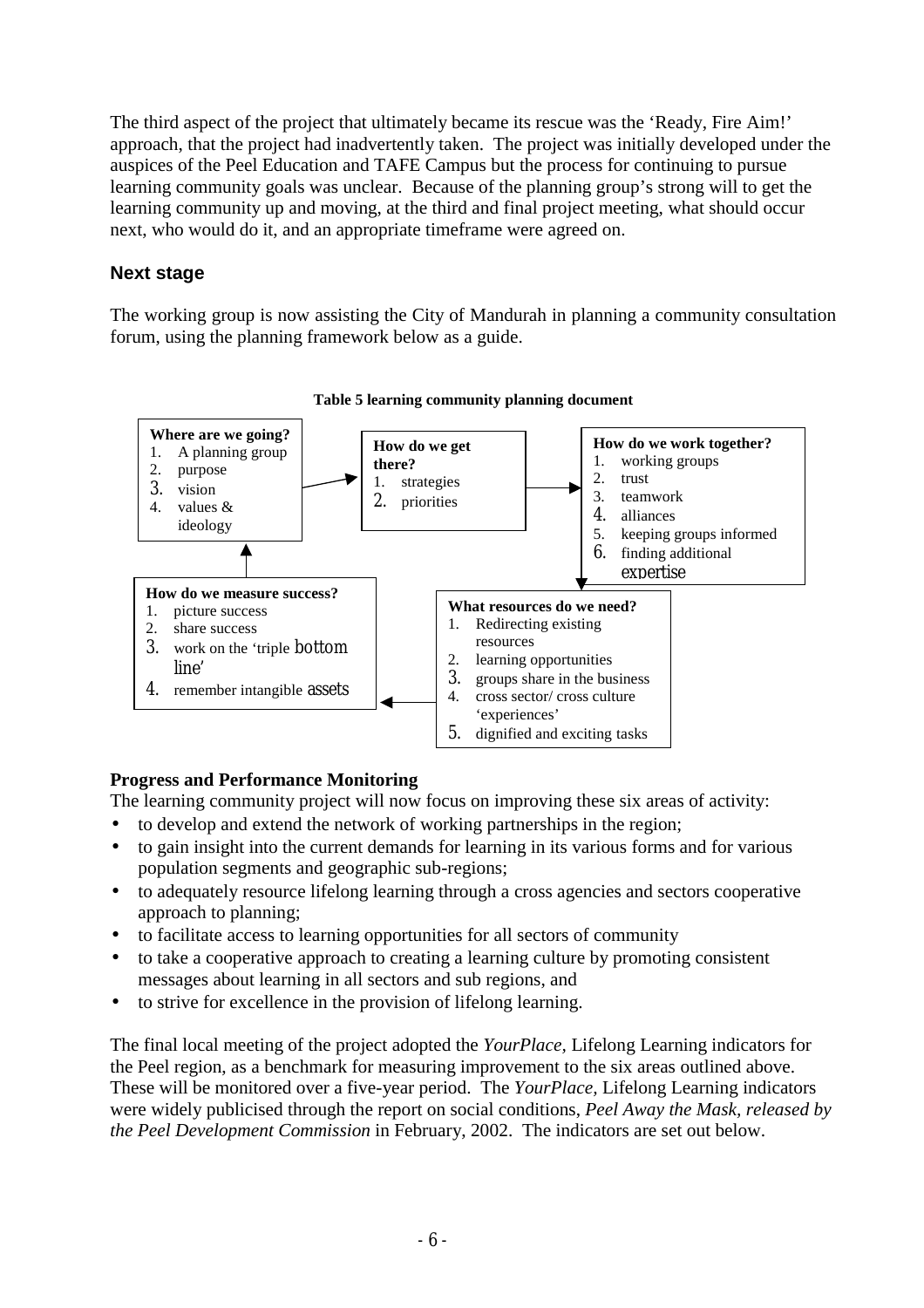#### **Table 6 – Lifelong learning indicators**\*

These indicators are drawn from the Future Perth Project: South-west Urban System Economic Study 2000, based on the *Yourplace* analysis from the ABS statistics

| <i>Indicator</i>                                                             | Peel      |
|------------------------------------------------------------------------------|-----------|
| Household Prosperity Potential : incidence of high income/ high spending     | Very Good |
| households                                                                   |           |
| Job Readiness : Unemployment levels                                          | Very Poor |
| Resilience: debt exposure and economic sensitivity measure                   | Poor      |
| Wealth: unencumbered asset holding                                           | Very Poor |
| Low Skills Indicators: incidence of process/clerical workers                 | Poor      |
| High Skills Indicator: Incidence of C21 better paid/skilled occupations      | Very Poor |
| Knowledge Driven Growth Potential: proportion of high technology or business | Very Poor |
| service industries.                                                          |           |
| Global Knowledge Flow: presence of key brokerage, command and control        | Very Poor |
| industries                                                                   |           |
| Lifelong Learning: Rate of on-going training for workers                     | Very Poor |
| Labour Utilisation: ratio of available paid work to utilisation.             | Very Poor |

Note: The hidden condition of some less well-resourced members of the community was disguised in the Household Prosperity Potential where a very positive outcome was registered.

It is unclear whether there will be any additional resources to implement the learning communities project for the City of Mandurah and across the Peel region however agencies will be encouraged to implement a range of strategies in their organisations that will sit within their existing mandate and budgets. If the will of participants remains strong then the region can look forward to celebrating improved lifelong learning indicators for Mandurah, and perhaps for Murray and Waroona, by 2008.

#### **References**

Australian National Training Authority (ANTA), (2001) 'Key strategies and activities for building a learning community: Cities, towns, regions, networks.' GLS Learning guide No 7. *Learning communities national project 2001 resource kit*, p1-72.

The European Commission (n.d.) *Lifelong learning: What is lifelong learning?* [http://europa.eu.int/comm/education/life/what\\_islll\\_en.html.](http://europa.eu.int/comm/education/life/what_islll_en.html) 

*Future Perth Project: South-west Urban System Economic Study* (2000), based on the Yourplace analysis from the ABS statistics.

Gallagher**,** M (2001) **'**Lifelong Learning: Demand and supply issues - some questions for research**.'** Paper presented at The Business/Higher Education Roundtable Conference on *The Critical Importance of Lifelong Learning,* Sydney, 24 July**,** 2001**.**  <http://www.detya.gov.au/highered/otherpub/lifelong/>

Harvey, H (2001) *Youth Commitment Data*. Unpublished paper.

Martin, K. (2001): Conversation reported at Centrelink, Mandurah, May, 2001.